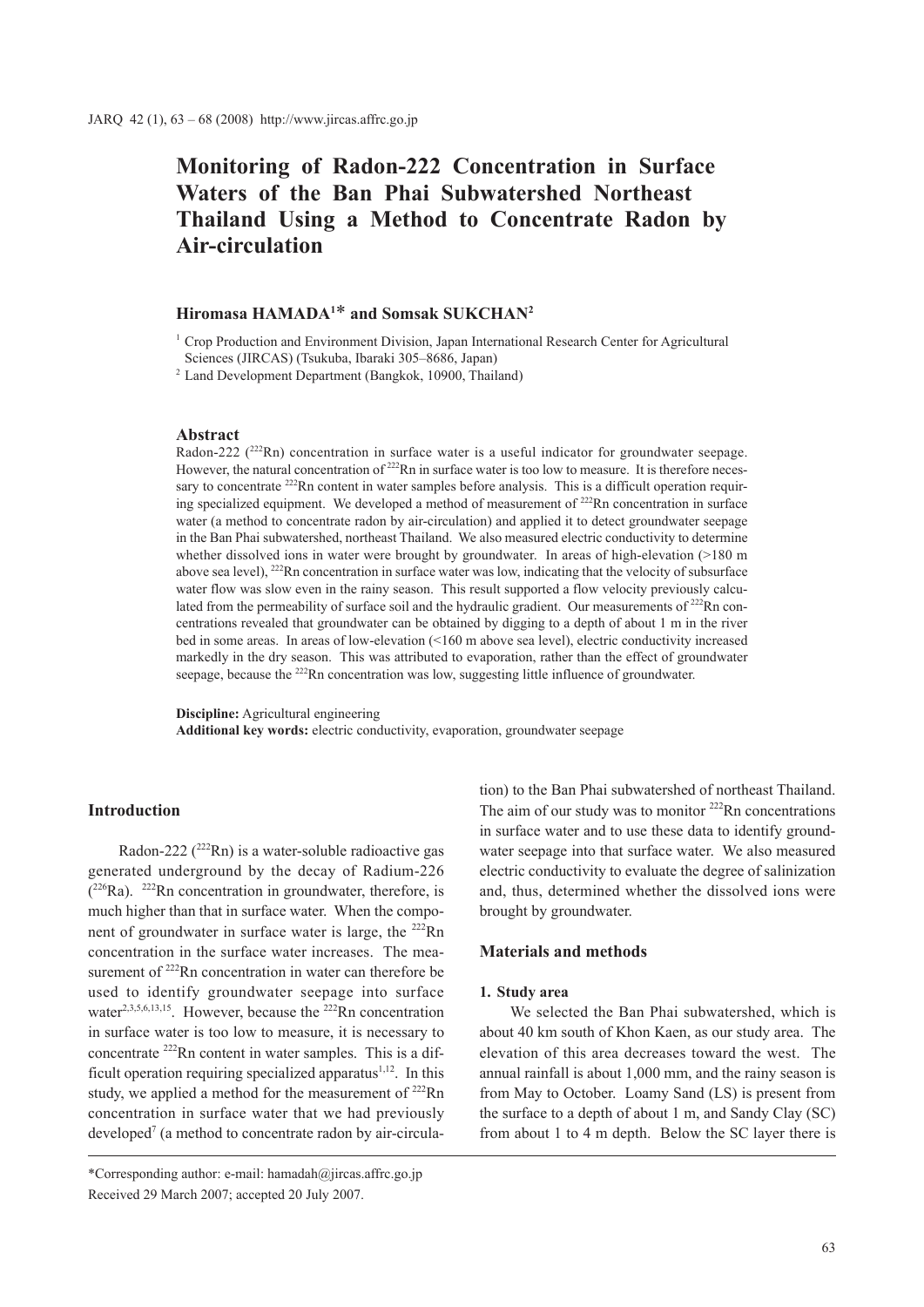weathered sandstone to a depth of about 30 m, which contains groundwater that is confined by the overlying SC layer<sup>9</sup>. Groundwater is recharged in high-elevation areas (>180 m above sea level) and discharged in low-elevation areas  $(<180 \text{ m})^{16}$ . There are salt-rich layers at depths of several tens of meters to several hundreds of meters<sup>11</sup>. When groundwater has passed through these layers and reaches the surface in a discharge area, the surface water becomes more saline in that area<sup>10</sup>.

#### **2. Field investigation**

Field investigations were conducted monthly, from August 2005 to July 2006 to identify the annual variation of 222Rn concentration in surface water. The total rainfall during the period of our investigation was about 700 mm (Fig. 1), which was lower than usual (about 1,000 mm annually), implying that the amount of surface water would be lower than usual in the dry season. The locations of the water sampling sites are shown in Fig. 2. Locations 1 and 2 are ponds (>180 m above sea level), locations 3–5 are streams (160–180 m), location 7 is a stream  $($  <160 m), locations 6 and 9 are lakes  $($  <160 m), and location 8 is a pond (<160 m). We collected water samples from close to the shores at all locations. In the field, we measured water temperature and electric conductivity using a portable EC meter (Yokogawa SC 82).





Total rainfall was about 700 mm. Arrows show the dates when samples were collected.



**Fig. 3. Apparatus for concentrating 222Rn in water sample7**



**Fig. 2. Location of water sampling sites**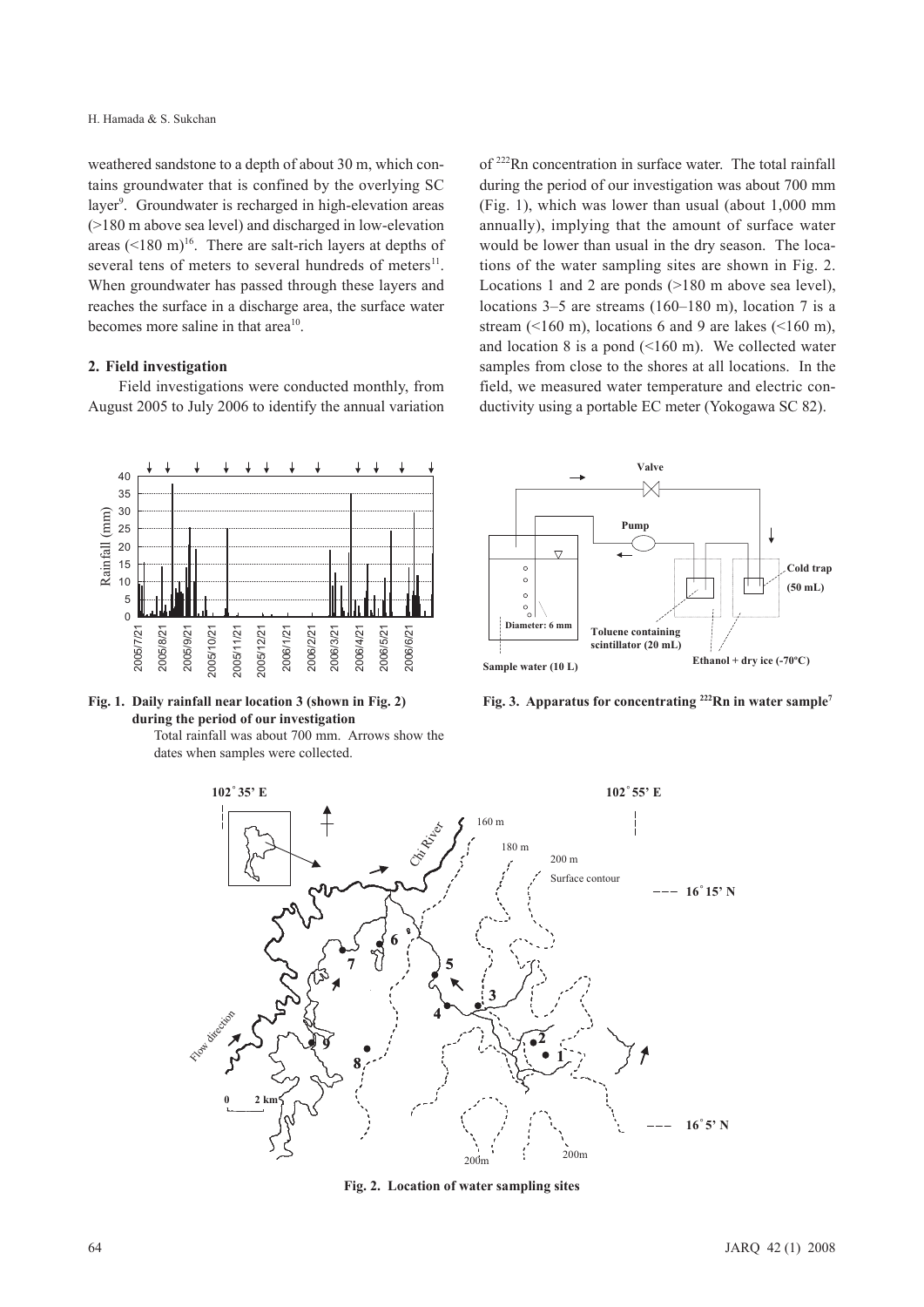# **3. Measurement of 222Rn concentration**

We concentrated the <sup>222</sup>Rn content of water samples in toluene with scintillators (4.0 g/L of PPO and 0.1 g/L of POPOP) cooled in an ethanol-dry ice bath by forced-air circulation (Fig.  $3$ )<sup>7</sup>. The duration of air circulation was 60 min and was decided on by taking into consideration the collection rate and the efficiency of the operation. The collection rate of <sup>222</sup>Rn ( $C_R$ ) is given by the following equations $8,14$ 

$$
C_R = A \times \frac{D_t V_t}{D_t V_t + D_w V_w + D_a V_a}
$$
 (1)

$$
D_w = \frac{9.12}{17 + T}
$$
 (2)

where

- $A =$  correction coefficient
- (0.34 in the case of the apparatus shown in Fig. 3);  $D_t$  = solubility coefficient of <sup>222</sup>Rn for cooled toluene  $(200$  at about  $-70$ <sup>o</sup>C);

 $V_t$  = volume of toluene (20 mL);

- $D_w$  = solubility coefficient of <sup>222</sup>Rn for water;
- $V_w$  = volume of water (10 L);
- $D_a$  = solubility of air (=1);
- $V<sub>a</sub>$  = volume of air (1,200 mL);

 $T =$  water temperature ( $^{\circ}$ C).

After the  $^{222}$ Rn was concentrated, we measured alpha rays from 222Rn and its progeny with a liquid scintillation counter (Hidex Triathler). The counting time was 70 min. The background of alpha rays is much less than that of alpha and beta rays, indicating that the detection limit can be lowered. The detection limit of this method is about 1 mBq/L.

#### **Results and discussion**

# **1. Range of 222Rn concentration in Ban Phai subwatershed**

The range of  $222$ Rn concentrations observed in surface water was very large, from 6 to 587 mBq/L (Table 1). Hamada et al. (2005) reported <sup>222</sup>Rn concentrations in surface water were 8–278 mBq/L in February, 2004 and July, 2005 in the same region<sup>8</sup>. The result of our monitoring for one year was nearly the same as the previous research.

## **2. 222Rn concentration in high-elevation area**

For locations 1 and 2, the ponds in high-elevation areas, 222Rn concentrations were low, from 15 to 68 mBq/ L, indicating that the amount of subsurface flow into the ponds was very little even in the rainy season. The permeability of the surface soil above 1 m depth (LS) is on the order of  $10^{-4}$  cm/s and the gradient of the surface of the clay layer below 1 m depth (SC, permeability is on the order of  $10^{-6}$  cm/s) is about 1/100. The velocity of subsurface water flow in the LS layer was previously calculated to be on the order of  $10^{-6}$  cm/s<sup>9</sup>. This calculated velocity of subsurface water flow was supported by the measurement of <sup>222</sup>Rn concentration (low values).

# **3. Influence of human activity on 222Rn concentration in surface water**

It has previously been reported that the <sup>222</sup>Rn concentration at location 3, which is a small stream, was higher in the rainy season than in the dry season because of greater subsurface flow in the rainy season<sup>8</sup>. However, the 222Rn concentration (Table 1) and the electric conductivity (Table 2) at the end of August (August 29–31) were very low, at 11 mBq/L and 51 µS/cm respectively. This was caused by farmers discharging rainwater directly to the stream at this time (Photo 1).  $^{222}$ Rn concentrations in surface water are thus affected by human activities, such

| Location       | Aug.<br>$1 - 3$ | Aug.<br>$29 - 31$ | Oct.<br>$3 - 5$ | Nov.<br>$8 - 10$ | Dec.<br>$6 - 8$ | Jan.<br>$4 - 6$ | Feb.<br>$6 - 8$ | Mar.<br>$6 - 8$ | Apr.<br>$24 - 26$ | May<br>$15 - 17$ | Jun.<br>$19 - 21$ | Jul.<br>$17 - 19$ |
|----------------|-----------------|-------------------|-----------------|------------------|-----------------|-----------------|-----------------|-----------------|-------------------|------------------|-------------------|-------------------|
|                | 27              | 29                | 43              | 31               | 22              | 21              | 15              | 31              | 37                | 68               | 29                | 19                |
| 2              | 41              | 42                | 48              | 57               | 30              | 26              | 42              | 17              | 22                | 34               | 28                | 32                |
| 3              | 150             | 11                | 58              | 136              | 35              | 37              | 59              | 76              | 30                | 37               | 12                | 57                |
| $\overline{4}$ | 18              | 41                | 34              | 58               | 79              | 382             | 122             | 136             | 127               | 95               | 19                | 38                |
| 5              | 317             | 382               | 225             | 587              | 212             | 418             | 463             | 466             | 146               | 155              | 113               | 184               |
| 6              | 412             | 68                | 118             | 203              | 126             | 106             | 124             | 239             | 122               | 169              | 57                | 176               |
| 7              | 151             | 186               | 103             | 175              | 63              | 121             | 104             | 172             | 76                | 55               | 53                | 153               |
| 8              | 46              | 38                | 82              | 96               | 86              | 81              | 67              | 73              | 55                | 62               | 6                 | 22                |
| 9              | 56              | 140               | 43              | 73               | 51              | 103             | 114             | 74              | 56                | 85               | 65                | 37                |

**Table 1. Result of measurement of 222Rn concentrations in surface water (2005–2006)**

Counting error: 2–7%.

Unit: mBq/L.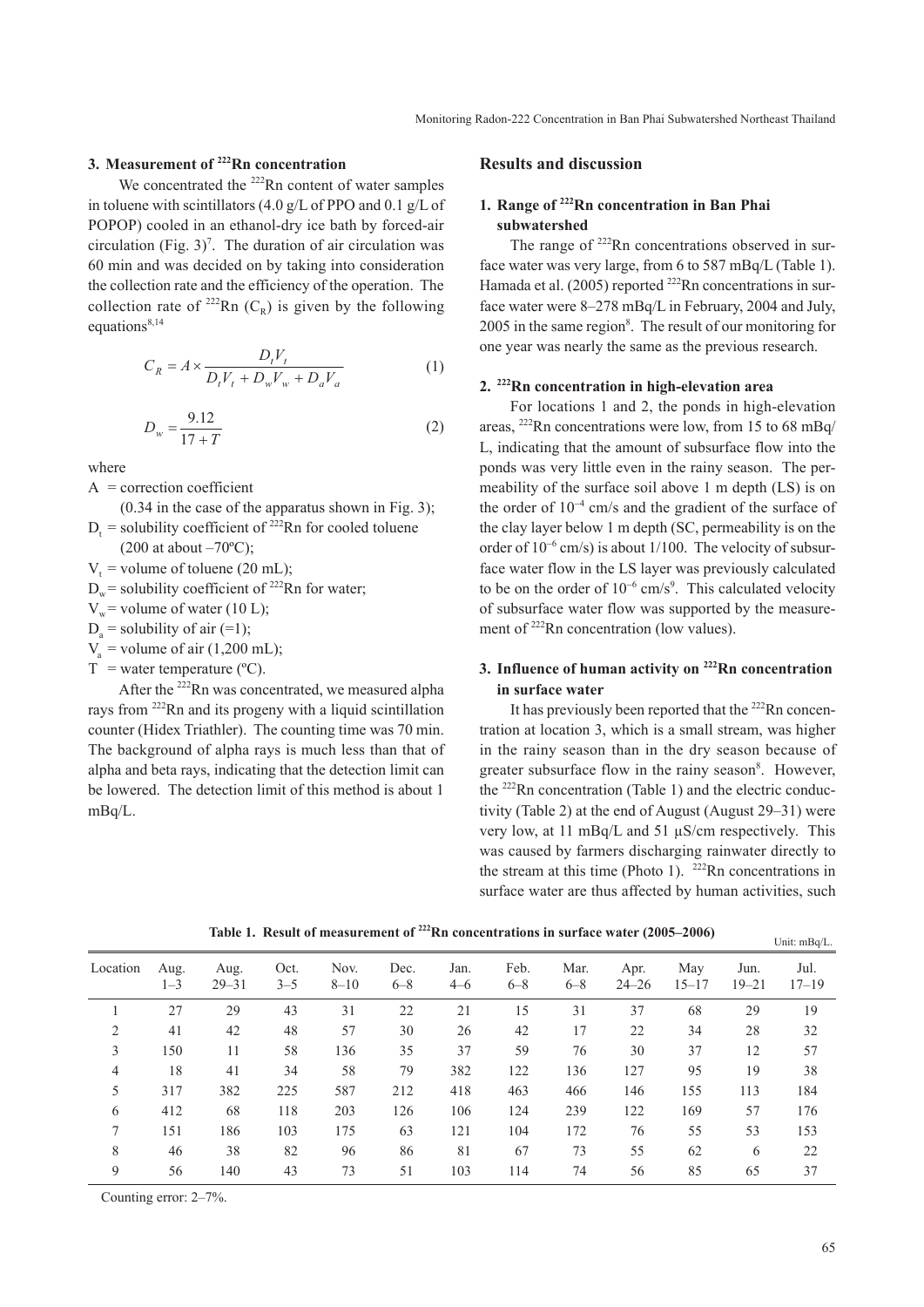| Location       | Aug.<br>$1 - 3$ | Aug.<br>$29 - 31$ | Oct.<br>$3 - 5$ | Nov.<br>$8 - 10$ | Dec.<br>$6 - 8$ | $\sim$          |                 |                 |                   |                  | Unit: $\mu$ S/cm at 25 °C. |                   |
|----------------|-----------------|-------------------|-----------------|------------------|-----------------|-----------------|-----------------|-----------------|-------------------|------------------|----------------------------|-------------------|
|                |                 |                   |                 |                  |                 | Jan.<br>$4 - 6$ | Feb.<br>$6 - 8$ | Mar.<br>$6 - 8$ | Apr.<br>$24 - 26$ | May<br>$15 - 17$ | Jun.<br>$19 - 21$          | Jul.<br>$17 - 19$ |
|                | 258             | 210               | 163             | 198              | 232             | 274             | 382             | 462             | 477               | 655              | 571                        | 340               |
| 2              | 321             | 290               | 160             | 190              | 217             | 228             | 258             | 287             | 287               | 352              | 376                        | 332               |
| 3              | 735             | 51                | 261             | 434              | 478             | 496             | 533             | 639             | 537               | 469              | 479                        | 321               |
| $\overline{4}$ | 258             | 284               | 189             | 316              | 384             | 404             | 438             | 463             | 315               | 329              | 239                        | 315               |
| 5              | 264             | 262               | 197             | 315              | 332             | 361             | 346             | 344             | 321               | 313              | 266                        | 254               |
| 6              | 2,287           | 1,484             | 1,510           | 1,560            | 1,952           | 2,330           | 3,156           | 3,444           | 5,010             | 4,185            | 4,865                      | 5,160             |
| 7              | 1.109           | 1.019             | 833             | 1,054            | 1,165           | 1,205           | 1,279           | 1,348           | 3,123             | 1,774            | 590                        | 1,101             |
| 8              | 2.617           | 2,677             | 2,021           | 2,561            | 3,013           | 3,652           | 4,619           | 6,074           | 9,183             | 10,563           | 14,179                     | 14,713            |
| 9              | 1.420           | 1,514             | 1,072           | 1,010            | 1,196           | 1,172           | 1,277           | 1,457           | 1,580             | 1,795            | 1,755                      | 2,057             |

**Table 2. Measured electric conductivity of surface water (2005–2006)**

as discharge of rain water.

# **4. Detection of groundwater by measurement of 222Rn concentration in surface water**

In the large stream at location 4 (Photo 2),  $^{222}$ Rn concentrations in surface water were low during most of the study period. However, because the stream was not flowing in January, we collected sample water from a pool in the river bed (Photo 3). The  $222$ Rn concentration in this sample was very high, 382 mBq/L, suggesting that the surface of the pool was at the groundwater table. This value was very low compared with <sup>222</sup>Rn concentrations in groundwater in this area which we measured (7–21 Bq/L). The reason was inferred that the groundwater velocity was very slow and many <sup>222</sup>Rn atoms in water decayed in the pool and dispersed into the atmosphere. After one month (February), farmers dug deeply into the river bed to access water for irrigation (Photo 4).<br><sup>222</sup>Rn concentrations in the small stream at location 5

were high, from 113 to 587 mBq/L, suggesting that groundwater seeped into the stream at this location (Photo 5). These results show that groundwater can be obtained by digging to a depth of about 1 m in the river bed at locations 4 and 5. The electric conductivity was lower than 1,000 µS/cm throughout the year at these locations indicating that the groundwater can be used for agriculture.

#### **5. 222Rn concentration in low-elevation areas**

In the low-elevation areas (locations 6 to 9),  $^{222}$ Rn concentrations varied from 6 to 412 m Bq/L. Within this range, 222Rn concentrations at locations 6 and 7 were high, whereas those at locations 8 and 9 were low. The electric conductivity in the pond at location 8 increased markedly from November 2005 to July 2006, and was higher than 10,000 µS/cm during the period from May to July 2006, indicating a high salt content at this time. However,  $^{222}$ Rn concentrations at location 8 were low (6–62 mBq/L) dur-

ing this period (May to July 2006), indicating that the source of the salt in the surface water was not groundwater. Because the rainfall during the period of our investigation was lower than usual, we suggested that evaporation from the pond raised the concentration of salt in the surface water at this location. Photos 6 and 7 show location 8 on 29 August 2005 and 11 August 2006, respectively. The reservoir level in 2006 was lower than in 2005.

The variation of electric conductivity at location 6 during the study period showed a similar trend to that at location 8. It has been reported that salinity is likely to be a problem when electric conductivity is higher than 2,000  $\mu$ S/cm<sup>4</sup>. To avoid salinization, it is therefore necessary to take measures such as adding fresh water. Our investigation revealed that the electric conductivity of surface water increased markedly during the dry season in some areas. We will continue to measure electric conductivity in surface water in order to determine if the increase of electric conductivity in surface water is an annual event.



**Photo 1. Location 3 (August 31, 2005)** Discharge of rainwater into the stream.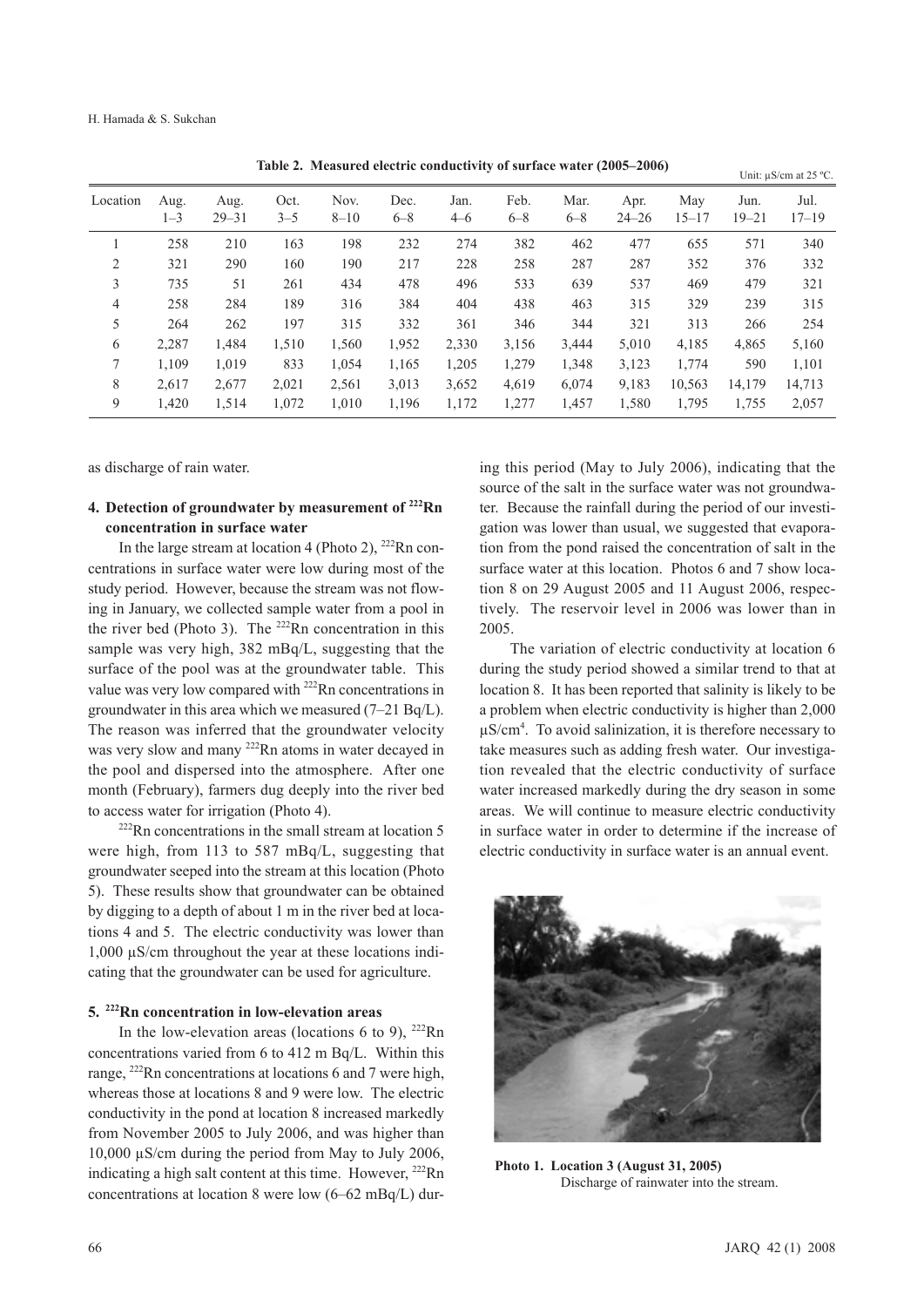Monitoring Radon-222 Concentration in Ban Phai Subwatershed Northeast Thailand



**Photo 2. Location 4 (July 18, 2006)** 222Rn concentration was 38 mBq/L.



**Photo 3. Location 4 (January 20, 2006)** We sampled water from a pool in the river bed.



**Photo 4. Location 4 (February 7, 2006)** Farmers had dug into the river bed to access water. The water table was 55 cm deep below the river bed.



**Photo 5. Location 5 (August 30, 2005)** 222Rn concentration was high, 382 mBq/L.



**Photo 6. Location 8 (August 29, 2005)** Electric conductivity was  $2,677 \mu$ S/cm.



**Photo 7. Location 8 (August 11, 2006)** Electric conductivity was 8,022 µS/cm.